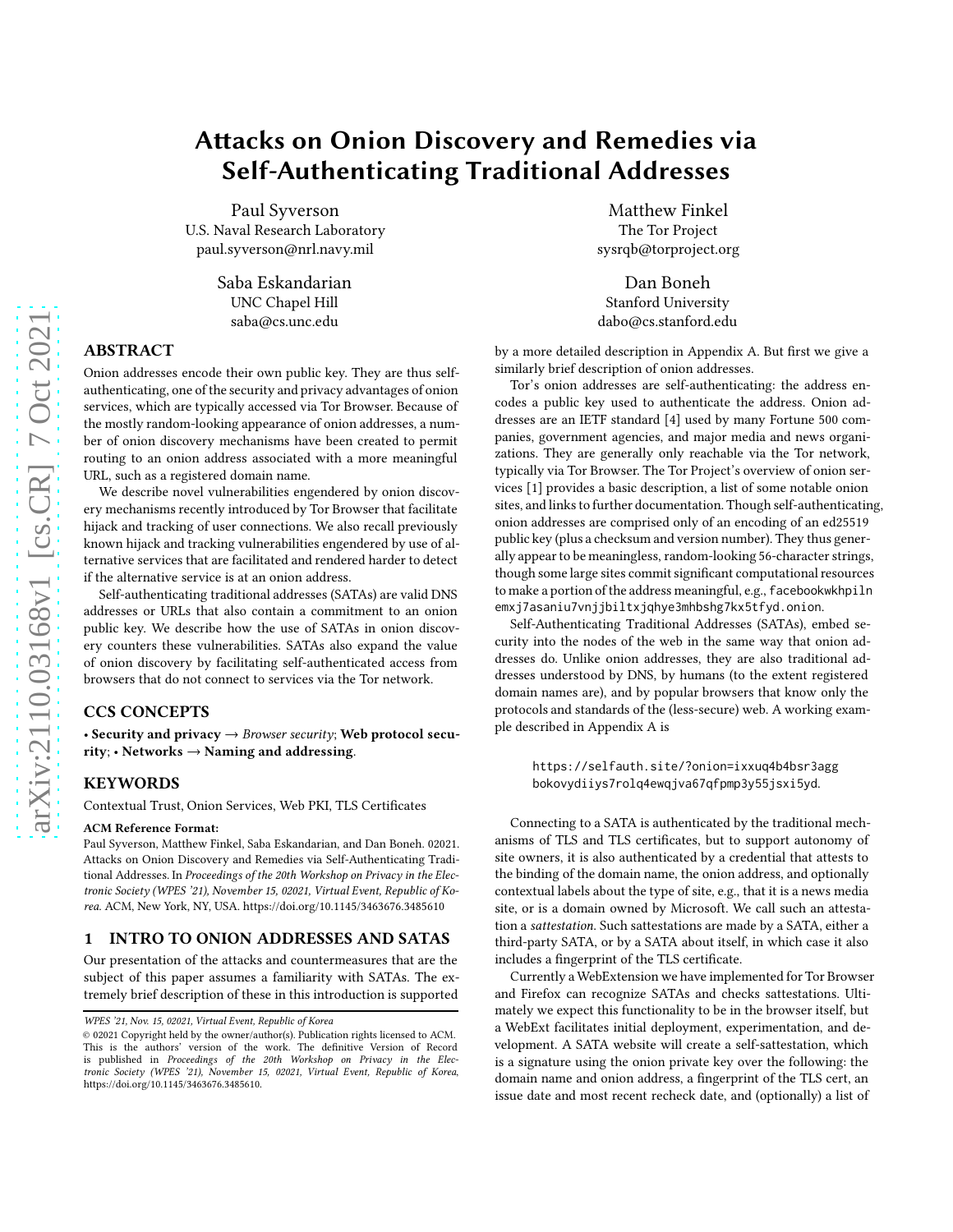contextual labels. After completing the TLS handshake, a SATAaware browser checks the self-sattestation and either succeeds and continues with the connection or returns an error and warning.

In Section [2](#page-1-0) we describe various mechanisms for onion discovery that support routing to an onion address associated with a more meaningful URL. We also set out vulnerabilities that these mechanisms create or facilitate. Finally, in Section [3](#page-2-0) we describe how SATAs and sattestation remediate these vulnerabilities.

## <span id="page-1-0"></span>2 ATTACKING ONION SERVICE DISCOVERY

Tor recently added mechanisms to make it easy for a Tor Browser client that connects to a registered domain to be easily (and mostly automatically) routed and connected to an associated onion site instead, when one is available. This follows a well-established tradition of automatically choosing a more secure option for the user, when one is available. HTTP Strict Transport Security (HSTS) is a classic example of such an automated choice. These automated Tor mechanisms are deployed and integrated into existing stable releases of Tor Browser. In this section we will describe novel attacks resulting from these Tor security deployments.

1. Onion Alternative Services: Alternative Services (RFC 7838) present via an HTTP header an alternative (alt) URL to which a browser should connect instead of the one selected and displayed in the URL bar. This is entirely invisible to the user unless she examines the source code for this header. Cloudflare began offering onion alt services for its supported domains in April 020[1](#page-1-1)8<sup>1</sup>; Tor users could request connection to an HTTPS URL but be routed and connected to the domain through its onion address [\[17](#page-4-3)]. The URL address bar shows the requested HTTPS URL, even though the connection is through the onion address. No changes were needed to Tor Browser for these to function as intended.

An attacker who temporarily obtains a valid certificate for a victim domain can redirect browsers visiting (a spoof of) the victim domain to an alt service at the attacker's onion address. Because browsers cache the alternate service response header for a period of time, all subsequent requests to the victim domain will go directly to the attacker's onion site, without ever connecting to the victim website. Neither the user nor the victim website will detect this.

This vulnerability was previously discussed in [\[21\]](#page-4-4). As we will see in the next section, it can be elegantly mitigated using SAT addresses. As an aside, we point out that the caching behavior of alt services enables difficult to detect user tracking.

2. Onion location: Tor Browser 9.5 (released June 02020) introduced support for *onion location*. Owners of websites at traditional domains can provide a header over HTTPS that will cause a ".onion available" prompt to display in the URL bar. Clicking on this will allow redirection to an onion address, amounting to a kind of attestation by the site owner to its onion address. However, in case an attacker has a fraudulent or hijacked TLS certificate for some domain, they can set up a hijack site with onion location pointing to an onion site run by the attacker.

Tor Browser also allows users to click a radio button in their settings to always "Prioritize .onion sites when known". (The default is "Ask every time".) A client receiving any onion-location header (or onion-location meta tag) thus automatically redirects to the indicated onion address with no user input. This makes typosquatting, domain impersonation, and similar attacks more likely to escape detection: when clicking on a link, the initial URL is visible for only a second before redirection to a random-looking onion address.

For example, suppose an adversary sets up a link:

<a href="https://fuii.com">full.com</a> where the adversary's domain https://fuii.com sends an onion location redirect to an onion address controlled by the attacker. Then a user would need to (a) be looking at the URL bar during the second that fuii.com rather than full.com was displayed and (b) notice and respond to the difference, or (c) recognize arrival at the wrong onion address. (We have deliberately not chosen examples using even more visually similar URLs, e.g., using unicode, so the reader could see the point being made.) Further, domain impersonations will leave no relevant trace in CT logs [\[15\]](#page-4-5). Onion location also dovetails nicely with targeted attacks, e.g., with links on a particular site that is primarily visited by a unique class of users or on a page offered to specific logged-in or otherwise identified users.

It might seem that an adversary who controls a server enough to set an onion location redirect could simply set an ordinary HTTP location redirect to the onion service, so there is no real increase in vulnerability from making onion location available. But just as any access by non-Tor-aware browsers would get a confusing failure from a nonmalicious HTTP redirect to an onion address, this would also make such a redirect in an attack highly visible. So onion location is increasing vulnerability for attackers not wishing to loudly announce the hijack they are conducting. The adversary could add a redirect back to full.com for any connections reaching fuii.com from a non-Tor-exit IP to reduce that, as well as limiting posting of the pharming link to pages on onion services. Even so, Tor Browser users may be surprised and suspicious from the automatic redirect to an onion address. All of which means that onion location does significantly increase the attack possibilities. Fortunately, the remedies in Section [3](#page-2-0) address the potential attacks whichever type of header causes the redirect.

3. HTTPS Everywhere for onion addresses:HTTPS Everywhere (H-E) is a browser extension originally intended to replace attempts to connect to a website via unencrypted HTTP with a TLS-encrypted connection to the same website [\[12\]](#page-4-6). Since some sites used a different URL for the secure version of the same webpage, or put different content at the same URL when an HTTPS connection was used, it was not enough to simply rewrite a request for http://example.com to https://example.com. To address this, HTTPS Everywhere created a ruleset that the extension used to make the appropriate rewrite of URLs in the ruleset.

In 02016, Syverson and Boyce [\[20](#page-4-7)] suggested using an HTTPS Everywhere ruleset as a way for users to type in a familiar, understandable domain name in an address bar that would automatically be converted to a connection to an onion address. Subsequent work noted that SATAs could address the problem of a user experiencing a surprising URL change to a completely different looking URL

<span id="page-1-1"></span> $^{\rm 1}$  This paper uses 5-digit year dates in support of long-term thinking and awareness. Cf. https://longnow.org/.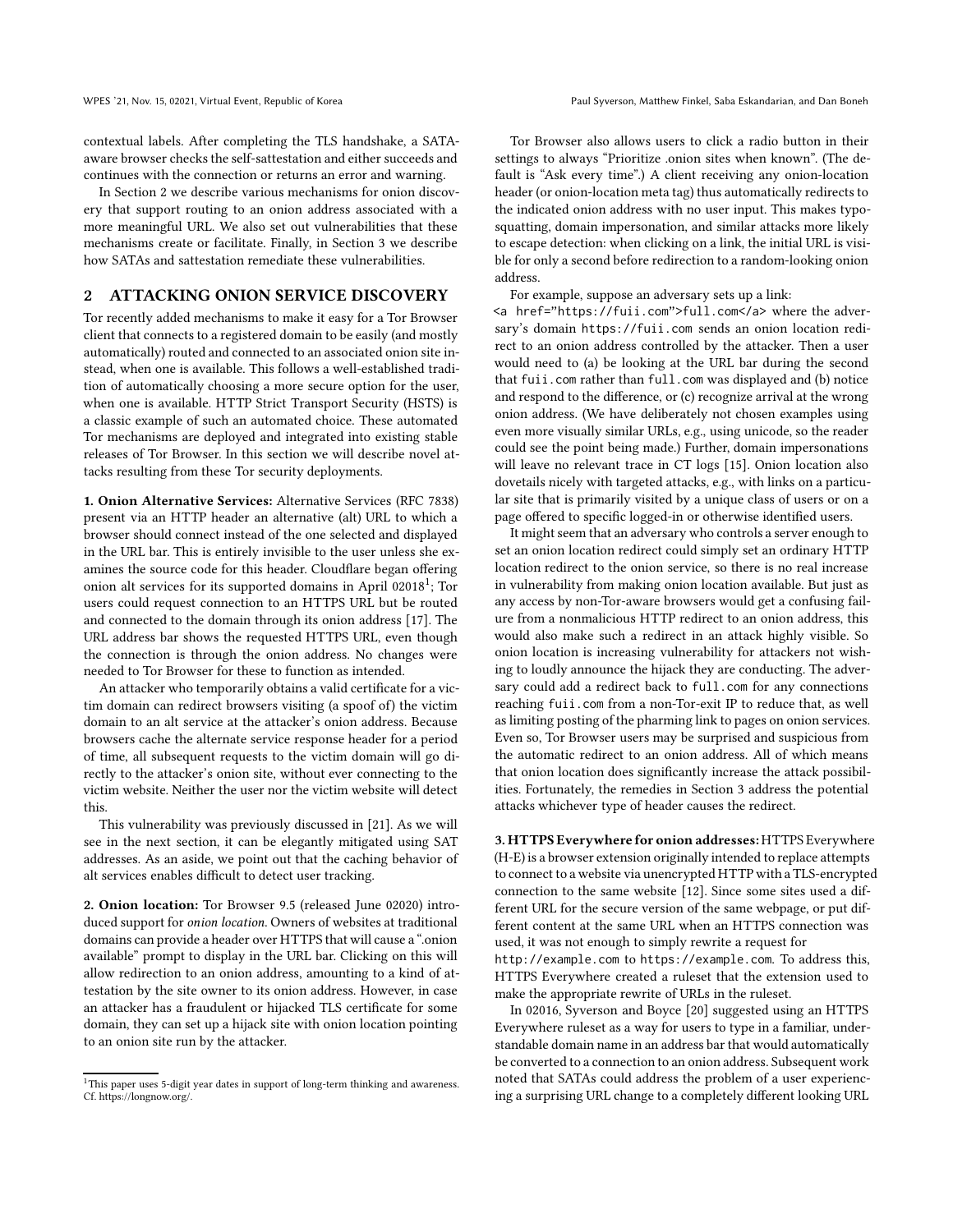from the one they entered [\[19\]](#page-4-8) (similar to onion location above), and implemented integration of H-E's address rewrites into a Web-Extension for authenticating and validating SATAs [\[21\]](#page-4-4).

Originally, there was a single H-E ruleset, updated whenever periodic software updates were made for the H-E WebExtension. In 02018, H-E introduced "update channels" [\[7\]](#page-4-9). This permitted "continual ruleset updates" without a need to update the browser extension itself. This also permitted others besides the H-E maintainers to create and maintain authenticated ruleset update channels.

H-E Rules for SecureDrop: In cooperation with Freedom of the Press Foundation (FPF), Tor has recently begun providing a means for users to type, e.g., www.cbc.ca.securedrop.tor.onion in the URL bar of Tor Browser and be connected to gppg43zz5d2yfuom3y fmxnnokn3zj4mekt55onlng3zs653aty4fio6 qd.onion, the onion address of the SecureDrop instance run by the Canadian Broadcasting Company. A primary component enabling this is an H-E ruleset channel maintained and signed by FPF [\[18\]](#page-4-10). Signed update channels are similar to sattestation: someone the client trusts signs a set of understandable names based on registered domains and, for each of those, an associated onion address.

Leveraging this update channel, Tor Browser recognizes addresses of this form, and continues to display the familiar understandable URL though the connection is made to the associated onion address using the onion service lookup and routing protocols. This addresses the "surprising URL change" issue noted above.

The problem: Unfortunately the FPF H-E channel and described Tor Browser functionality are quite vulnerable to a compromised or malicious creator of a trusted channel. Such a creator can assign any onion address to example.com.securedrop.tor.onion. For H-E rulesets there is no specific infrastructure, like certificate transparency [\[8](#page-4-11)], to detect malicious or conflicting assignments of onion addresses to a domain name. Nor is there any current design or implementation that uses existing infrastructure for such detection.

To make matters worse, a rewrite from a ruleset takes place entirely in the browser before any external communication. Such an attack can thus succeed without any need to also succeed at a DNS hijack or to obtain a rogue TLS certificate. Further, a hijacked rewrite guarantees a successful attack: connection attempts *never* reach the correct destination during an H-E ruleset based attack.

Moreover, if Alice receives from someone she trusts at the CBC the address www.cbc.ca.securedrop.tor.onion, she must separately trust that the H-E channel maintained by FPF is mapping this address to the proper onion address. Further, the default URL displayed in Tor Browser is www.cbc.ca.securedrop.tor.onion. So, even if she knows the correct associated onion address, unless she does some separate additional checking, she will not have any indicators of (in)consistency with the address displayed to her. Perhaps more importantly, neither will her software. Hiding from the browser the mapping of recognizable names to onion addresses makes it harder to counter any unicode, doppelganger, or typosquatting attacks on the ruleset.

We now turn to the use of SATAs and sattestation to counter the attacks described in this section.

## <span id="page-2-0"></span>3 ATTACK REMEDIATION

Onion location, discussed in the previous section, was introduced to provide a simple way for Tor Browser users to connect to a more secure onion site for the current webpage when one is available. Note that if onion location redirects to a SATA rather than to a simple onion address, it would make the self-authentication protections of onion addresses available to users of every browser that has our extension installed, not just Tor Browser. Before describing how SATAs better secure onion location, however, we recall a previously published mitigation that SATAs provide to vulnerabilities facilitated by onion alt services.

## 3.1 Remedies via SATA

Trusted alt services: Onion alt services have been discussed in the context of SATAs in previously published work [\[21\]](#page-4-4). We do not revisit the full discussion here and simply recall that (1) neither the user nor the browser itself can readily tell whether the connection is actually to an onion address or not (so not actually self-authenticating in a practical sense), and (2) onion alt services provide easy to implement and hard to notice tracking of users. As described in [\[21](#page-4-4)], however, the WebExtension, keeps track of altsvc headers it sees, indicates if there is a self-sattestation provided for an onion alt service, and also permits blocking of alt services unless they are trusted. This provides a basic interface for user visibility and control over the alternative services accepted.

Self-authenticating onion location: if onion location always redirects to a SAT address, then the redirected connection can still be an HTTPS connection using the same TLS certificate as the original connection (recall that the SATA is included in the TLS certificate for the domain). This has two advantages.

First, there is no switch to HTTP for the onion connection. This is primarily a UI rather than a security benefit (onion connections are always encrypted). It ensures that the browser does not show any HTTP warnings.

Second, since the onion address is incorporated in the certificate, a CT log will have promised to include it using a signed certificate timestamp (SCT). Neither Firefox nor Tor Browser natively supports checking SCTs at time of writing. But even before that changes, e.g., as described in [\[10\]](#page-4-12), SATAs are accessible to other popular browsers that *do* check SCTs. Using them thus raises the bar for attacks intended to avoid such checks.

With SATAs, onion location as a separate feature can be abandoned altogether and we can still have both of these advantages. If a site is provided as a SATA, a ".onion available" prompt is not needed. If a requested URL is available as a SATA, then the browser should be redirected to the SATA automatically. Since both the registered domain and the onion address of the SATA are represented in the TLS certificate, the browser can safely reach the requested site over HTTPS using the SATA. And, as we have newly implemented, if using Tor Browser the WebExtension will now automatically reroute to the onion site without touching DNS or otherwise exiting the Tor network. The URL bar will, nonetheless, continue to display the SATA rather than switching the displayed URL to the onion address. Since SATA use for improved authentication does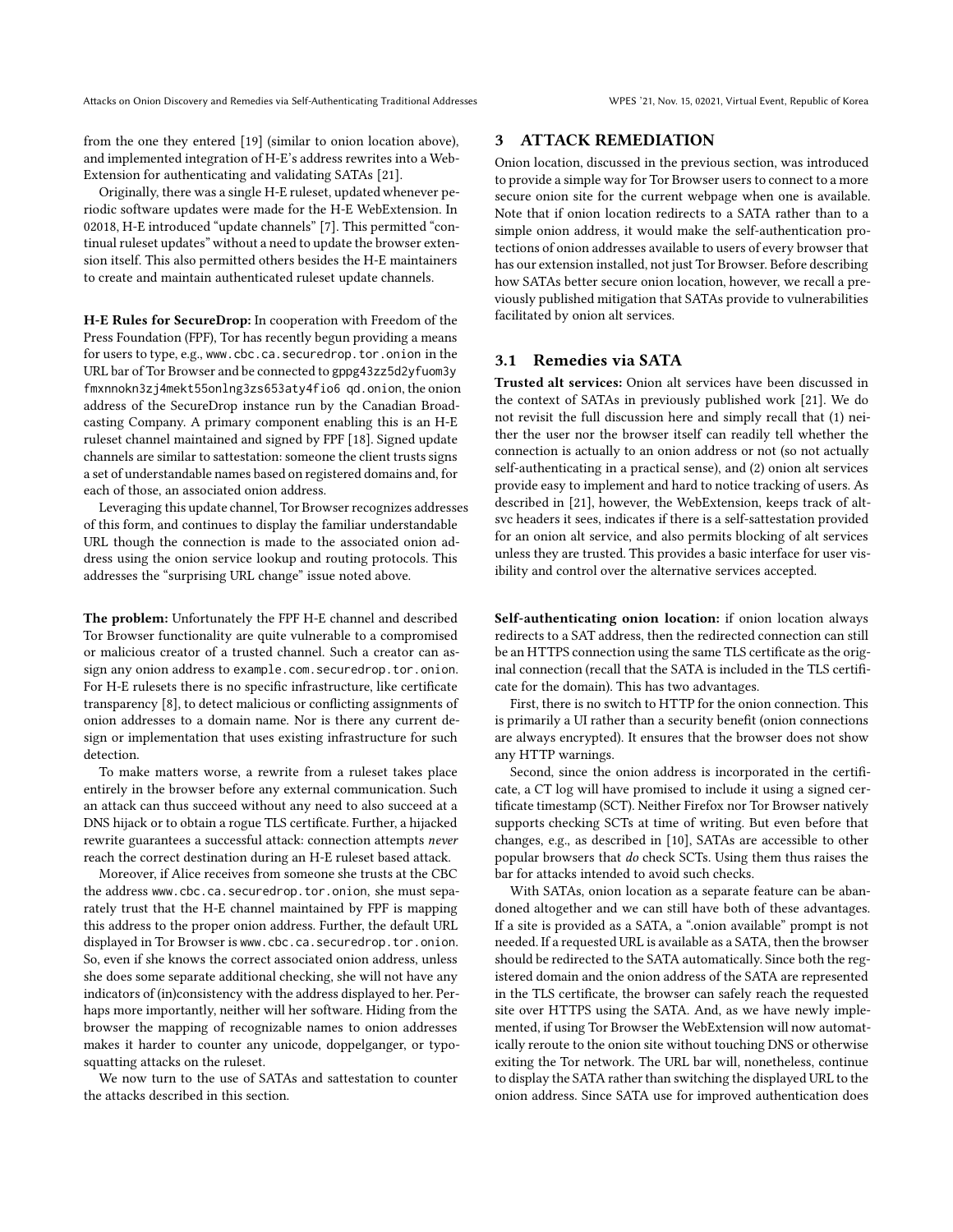not automatically imply a site is generally accessible via onion service protocols, it would make sense to add a field or bit to the SATA header indicating whether or not it is onion-service accessible.

Another advantage of SATAs over onion location is that, since a SATA is a fully qualified domain name (FQDN), the destination can have a free domain-validated (DV) certificate right now, rather than depending on Let's Encrypt to implement cert issuance of DV certificates for onion addresses. HARICA does issue DV certificates for onion addresses. Since issuance involves both the usual checks for control of the registered domain and possession of the private onion key, this amounts to an implicit structural sattestation from HARICA. In addition, using SATAs, site owners do not need to set up and maintain two versions of the site, one with addresses based on the registered domain name and one with onion addresses.

Reflecting domain authentication decisions in CT logs: Onion location does not incorporate into CT logs any association between the traditional domain and the onion address. CT logs are primarily meant to provide a record of certificate authority (mis)behavior, but more generally they provide a public record of the certificates that underlie authentication on the web. Onion location significantly affects that authentication but does not have any associated components that change this public record in any way. Thus, it not only engenders the attacks we describe but also this secondary vulnerability. But, in addition to countering the attacks those mechanisms engender, SATAs are reflected in certificates and CT logs in ways that provide relevant evidence if attacks do occur. Thirdparty CT log inspectors exist that site owners can use to check for the existence of certificates they did not authorize. Adding a check for any claimed association of their onion addresses with other registered domain names should be straightforward. These would not fool the WebExt or Tor Browser since the attacker would not have the onion private key, but it would reveal attempts to use their SATAs and onion addresses to attack less-secure browers in some way.

Self-authenticating SecureDrop: Like onion location, the FPF SecureDrop H-E ruleset is about discovery rather than authentication, and it enables attacks on authentication if the ruleset is controlled by the adversary. For example, suppose a user connects to https://www.cbc.ca/ and finds on that page a link to

http://www.cbc.ca.securedrop.tor.onion. Tor Browser converts this to an onion address using the H-E ruleset channel maintained by FPF, and then connects to that onion address. Thus, if the FPF ruleset is compromised, the user will end up at the wrong SecureDrop location.

Addresses like www.cbc.ca.securedrop.tor.onion are humanmeaningful extensions of traditional, registered domains. They are easy enough even to type by hand, given a known domain name. Unfortunately, they are not proper domain names themselves, so cannot have TLS certs. Fortunately, due to implementation decisions, when routing to an onion address based on a SecureDrop H-E rule, Tor Browser performs TLS certificate validation based on the underlying onion address, instead of the human-meaningful name. And, the onion address for the CBC SecureDrop site,

[onion]. onion, can be included as an alt name in the TLS cert for www.cbc.ca, as some journalism sites have done. The cert could also contain as alt name the SATA [onion].www.cbc.ca. Thus, if the URL bar contains

www.cbc.ca.securedrop.tor.onion/?onion=[onion], e.g., as linked from www.cbc.ca, then the SecureDrop rewrite can induce a connection to [onion].onion, and the WebExtension can then check the returned TLS cert and SATA header against the result of removing .securedrop.tor.onion from

www.cbc.ca.securedrop.tor.onion/?onion=[onion].

# 3.2 Remedies via trusted sattestors

Given the ability to hijack a certificate, an adversary can obtain a TLS cert for some SATA for the registered domain, one that she can hijack *and* authenticate to a SATA WebExtension—because she has herself created the onion address component for the certificate. This is what sattestation counters. (If the certificate contains the onion address as a SAN and the CA checks possession of the private onion key, as HARICA currently does, then an external attacker cannot hijack a SATA's certificate issuance. A malicious CA still could.) If an extension is configured to require sattestation from trusted sattestors from which the adversary is not able to obtain a sattestation, then such a hijack against onion location (or against onion alt services or the SecureDrop H-E ruleset) will not succeed.

Browsers can be configured to expect third-party sattestations with corresponding labels for specific domains. For example, large enterprises can cooperate with browser vendors so that labels for their domains with SATAs are correct. To limit the need for specific enterprise/browser interactions, industry consortia (e.g., software alliance BSA) can further provide sattestations that indicate sattestors and labels for member entities. If a sattestor SATA and label for a domain is on this list, the specific SATA for the domain need not be on it: the browser will expect, e.g., some SATA for live.com with label *microsoft* and a sattestation from the BSA that labels a Microsoft SATA with *sattestor(microsoft)*. In this way the only SATA that must be trusted in advance for any consortium member is that of the consortium.

The existing WebExt does not support automated trust decisions for onion alt services. Contextual sattestations could underly such automation, however, which would counter third-party hijack via alt services but not first-party tracking (without additional checks).

Sattestation uses the same mechanism for trust at the scale of personal associations as for trust at the scale of a large corporation or a certificate authority. Clients are assumed to reflect contextual trust that users attach to specific domain names or to sattestation labels. For sites that have no such context, sattestation provides no more trust than a TLS certificate issued by a generic CA. But, clients can be configured with some default contextual labels and trusted sattestors for those labels. They can then trust the binding of a SATA with a particular label for a domain, e.g., journalism, even if they are completely unfamiliar with the domain.

## 4 CONCLUSION

We have described novel vulnerabilities engendered by onion discovery mechanisms recently introduced by Tor Browser that facilitate hijack and tracking of user connections as well as previously known hijack and tracking vulnerabilities. We described how the use of SATAs and sattestation in onion discovery counters these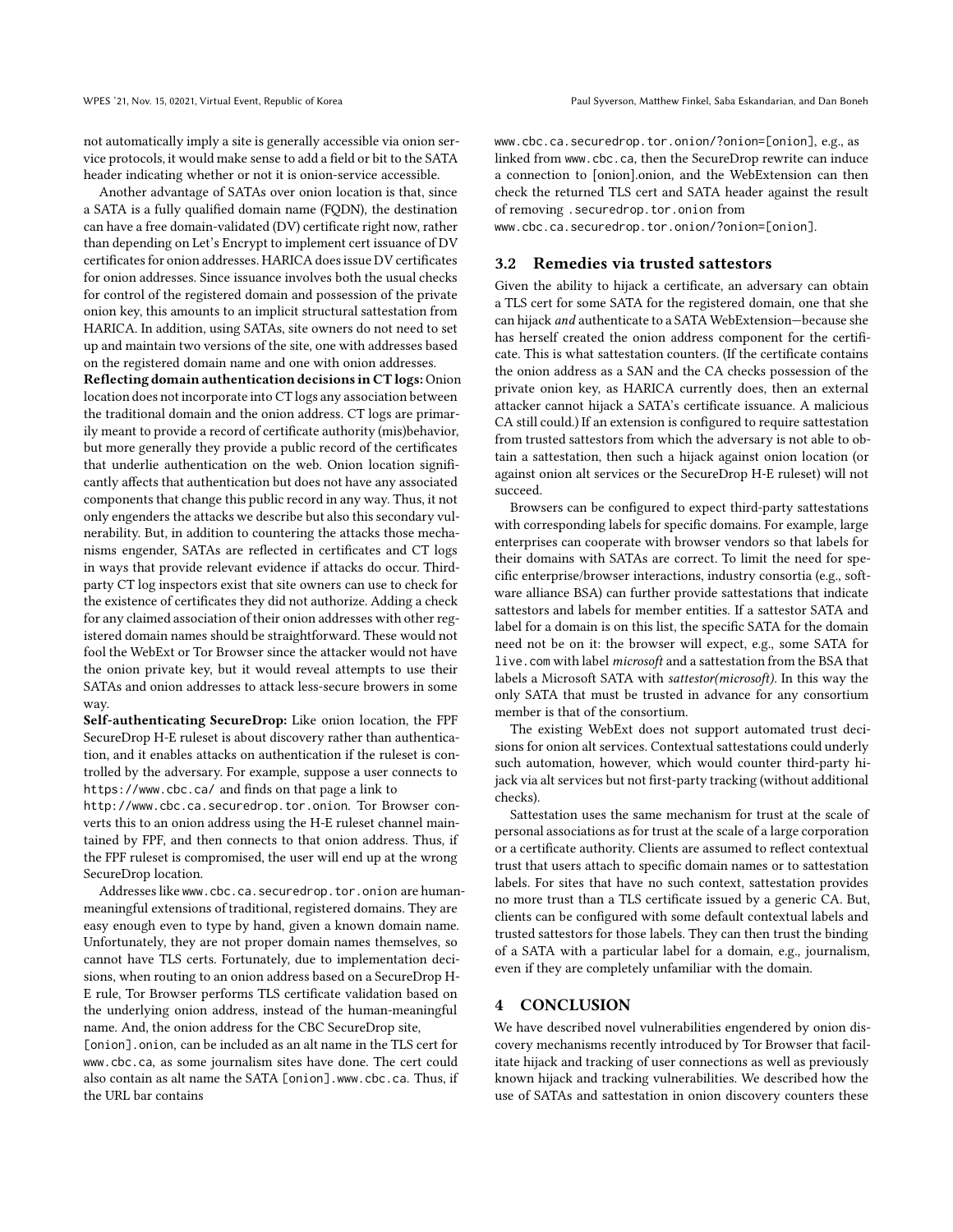Attacks on Onion Discovery and Remedies via Self-Authenticating Traditional Addresses WPES '21, Nov. 15, 02021, Virtual Event, Republic of Korea

vulnerabilities. SATAs also expand the value of onion discovery by facilitating self-authenticated access from browsers that do not connect to services via the Tor network and by making onion addresses visible in CT logs and making SCT checks of associated certificates visible in other browsers.

## ACKNOWLEDGMENTS

The authors would like to thank Rasmus Dahlberg for helpful discussions and comments. This work was funded in part by ONR.

## **REFERENCES**

- <span id="page-4-2"></span>[1] Onion services. [https://community.torproject.org/onion-services/.](https://community.torproject.org/onion-services/)
- <span id="page-4-19"></span>[2] Eihal Alowaisheq, Siyuan Tang, Zhihao Wang, Fatemah Alharbi, Xiaojing Liao, and XiaoFeng Wang. Zombie awakening: Stealthy hijacking of active domains through DNS hosting referral. In *CCS '20: Proceedings of the 2020 ACM SIGSAC Conference on Computer and Communications Security*. ACM, November 02020.
- <span id="page-4-17"></span>[3] Sebastian Anthony. Heinz ketchup bottle QR code sends German man to hardcore porn site. *Ars Technica*, June 19 02015.
- <span id="page-4-1"></span>[4] Jake Appelbaum and Alec Muffett. The .onion special-use domain name. [https://tools.ietf.org/html/rfc7686,](https://tools.ietf.org/html/rfc7686) 02015.
- <span id="page-4-15"></span>[5] Henry Birge-Lee, Yixin Sun, Anne Edmundson, Jennifer Rexford, and Prateek Mittal. Bamboozling certificate authorities with BGP. In *27th USENIX Security Symposium*, pages 833–849. USENIX Association, 02018.
- <span id="page-4-16"></span>[6] Henry Birge-Lee, Yixin Sun, Annie Edmundson, Jennifer Rexford, and Prateek Mittal. Using BGP to acquire bogus TLS certificates. In *Hot Topics in Privacy Enhancing Technologies (HotPETs)*, 02017.
- <span id="page-4-9"></span>[7] Bill Budington. HTTPS Everywhere introduces new feature: Continual ruleset updates. [https://www.eff.org/deeplinks/2018/04/https-everywhere-introduces](https://www.eff.org/deeplinks/2018/04/https-everywhere-introduces-)[new-feature-continual-ruleset-updates,](new-feature-continual-ruleset-updates) April 3 02018.
- <span id="page-4-11"></span>[8] Certificate Transparency. [http://www.certificate-transparency.org/.](http://www.certificate-transparency.org/)
- <span id="page-4-14"></span>[9] Cybersecurity and Infrastructure Security Agency. Trusted internet connections 3.0, traditional TIC use case. <https://www.cisa.gov/sites/default/files/publications/CISA%20TIC%203.0%20Tra>

[ditional%20TIC%20Use%20Case.pdf,](ditional%20TIC%20Use%20Case.pdf) April 02021.

- <span id="page-4-12"></span>[10] Rasmus Dahlberg, Tobias Pulls, Tom Ritter, and Paul Syverson. Privacypreserving & incrementally-deployable support for Certificate Transparency in Tor. *Proceedings on Privacy Enhancing Technologies*, 2021(2):194–213, 02021.
- <span id="page-4-13"></span>[11] David Goulet, George Kadianakis, and Nick Mathewson. Next-generation hidden services in Tor (Tor proposal 224).
- <span id="page-4-6"></span>[https://gitweb.torproject.org/torspec.git/tree/proposals/224-rend-spec-ng.txt.](https://gitweb.torproject.org/torspec.git/tree/proposals/224-rend-spec-ng.txt) [12] HTTPS Everywhere. [https://www.eff.org/https-everywhere.](https://www.eff.org/https-everywhere) Retrieved March 3, 02020.
- <span id="page-4-18"></span>[13] Tyler Moore and Richard Clayton. The ghosts of banking past: Empirical analysis of closed bank websites. In *Financial Cryptography and Data Security: 18th International Conference, FC 2014, Christ Church, Barbados, March 3-7, 2014, Revised Selected Papers*, pages 33–48. Springer-Verlag, LNCS 8437, 02014.
- <span id="page-4-20"></span>[14] Joshua Reynolds, Deepak Kumar, Zane Ma, Rohan Subramanian, Meishan Wu, Martin Shelton, Joshua Mason, Emily Stark, and Michael Bailey. Measuring identity confusion with uniform resource locators. In *Proceedings of the 2020 CHI Conference on Human Factors in Computing Systems*, pages 1–12. ACM, 02020.
- <span id="page-4-5"></span>[15] Richard Roberts, Yaelle Goldschlag, Rachel Walter, Taejoong Chung, Alan Mislove, and Dave Levin. You are who you appear to be: A longitudinal study of domain impersonation in TLS certificates. In *CCS '19: Proceedings of the 2019 ACM SIGSAC Conference on Computer and Communications Security*, pages 2489–2504. ACM, November 02019.
- <span id="page-4-21"></span>[16] Scott Rose, Oliver Borchert, Stuart Mitchell, and Sean Connelly. Zero trust architecture. [https://tsapps.nist.gov/publication/get\\_pdf.cfm?pub\\_id=930420,](https://tsapps.nist.gov/publication/get_pdf.cfm?pub_id=930420) 2020- 08-10 04:08:00 2020.
- <span id="page-4-3"></span>[17] Mahrud Sayrafi. Introducing the Cloudflare onion service. [https://blog.cloudflare.com/cloudflare-onion-service/,](https://blog.cloudflare.com/cloudflare-onion-service/) September 20 02018.
- <span id="page-4-10"></span>[18] SecureDrop HTTPS Everywhere ruleset channel. [https://securedrop.org/https-everywhere/.](https://securedrop.org/https-everywhere/) Retrieved March 3, 02020.
- <span id="page-4-8"></span>[19] Paul Syverson. The once and future onion. In Simon N. Foley, Dieter Gollmann, and Einar Snekkenes, editors, *Computer Security – ESORICS 2017*, pages 18–28. Springer-Verlag, LNCS 10492, 02017.
- <span id="page-4-7"></span>[20] Paul Syverson and Griffin Boyce. Bake in .onion for tear-free and stronger website authentication. *IEEE Security & Privacy*, 14(2):15–21, 02016.
- <span id="page-4-4"></span>[21] Paul Syverson and Matt Traudt. Self-authenticating traditional domain names. In *2019 IEEE Secure Development (SecDev)*, pages 147–160. IEEE, September 02019.

## <span id="page-4-0"></span>A APPENDIX: SATAS AND SATTESTATION

This appendix provides an overview of SATAs and sattestation. Though many of the core concepts are revisited from [\[21\]](#page-4-4), we also describe novel content introduced here. This includes the querystring format for SATAs, sattestation credentials and contextual labels, and an improved implementation including both these and Tor Browser connections to SATAs via onion service protocols.

Self-Authenticating Traditional addresses, introduced in [\[19,](#page-4-8) [21\]](#page-4-4), are designed to enhance traditional certificate based authentication widely used on the web. In particular, they reduce the reliance on certificate authorities (CAs) to provide domain validation by properly binding a DNS domain name to a public key.

A simple example of a SATA is a DNS domain name where the site's public TLS key is included as a subdomain. A site bank.com could advertise its domain name as [HashedPubTLSKey].bank.com, for example. A user who searches for the bank on a trusted search engine, or bookmarks the bank's homepage, would reach the bank through this domain name. A SATA-aware browser will verify the bank's certificate, as browsers do today, and will also check that the public key in the bank's certificate matches the [HashedPubTLSKey] in the subdomain. We stress that SAT addresses are intended to enhance the current PKI trust model, not supplant it.

This hashed-TLS-certificate-public-key approach is unworkable for a site that has multiple certificates for a single domain, and it can be inconvenient with regular certificate rotation if keys are changed upon obtaining a new certificate. In Section [A.1.1](#page-5-0) we will consider other options for creating SATAs. Most notably we will use Tor onion addresses [\[11](#page-4-13)] to mitigate the shortcomings of the above approach. An onion address contains the public key of the onion service to which it belongs. Therefore,

[onion-address].bank.com is a viable way to form a SAT address for bank.com, as explained in Section [A.1.1.](#page-5-0) As we will see, a single SAT address can be used to authenticate many TLS certificates. Note that here we focus on the authentication that onion addresses provide, rather than privacy.

This paper introduces a number of new techniques to make SATAs compatible with the modern web and demonstrates that adoption of SATAs can solve security issues in deployed systems, supporting a traditional trusted internet connection (TIC) [\[9](#page-4-14)] use case, simplify certificate revocation, and strengthen the web's PKI, all while maintaining backwards compatibility and interoperability with existing infrastructure. We summarize these contributions in more detail below after providing necessary background on SA-TAs.

Useful and easy to deploy SATAs must satisfy three properties:

- *Authority-independence:* Once a domain owner creates a SATA for its domain, a misbehaving CA cannot bind a rogue public key to that SATA. The SATA binds the domain to its public key.
- *Dirt Simple Trust:* Learning a SATA from a trusted party suffices to ground assurance that a connection is to the intended site.
- *Synergistic Backwards Compatibility:* SATAs should be fully backwards compatible with existing internet and web infrastructure, without having to duplicate content or links on sites.

SATAs are most useful when the user has a way to obtain the correct address for the domain that she wants to interact with. This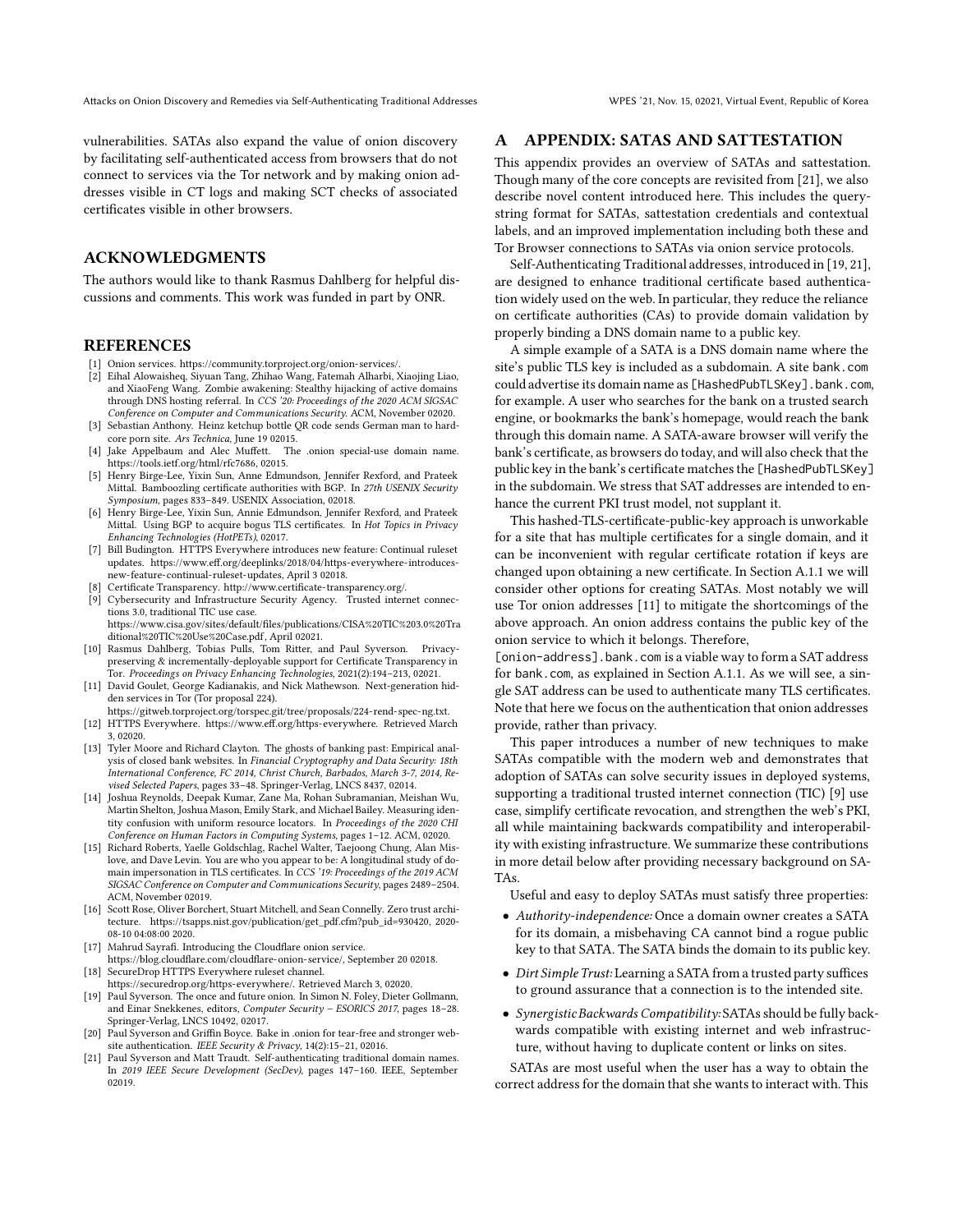could be through a trusted search engine, a friend, a previously created bookmark, etc. The existing web PKI also functions this way: a user needs to know the full name of the domain that she wants to connect to, otherwise the subject name validation in an X.509 certificate is meaningless. To illustrate this point, consider the secure operating system *Qubes OS* which is served from the domain qubes-os.org. Users looking to download the operating system often find its domain via a search engine query. If instead a user guesses the address and connects to qubes.com or qubesos.com, she will end up at a site that has a valid X.509 certificate, but is unrelated to the qubes-os project. That site could serve a backdoored version of the OS, and the user will never know. The same applies to banking sites, shopping sites, etc.

Self-authentication does not automatically guarantee an intended address either. sik5nlgfc5qylnnsr57qrbm64zbdx6t4lreyhpon3y chmxmiem7tioad.onion is a self-authenticating address that encodes its own public key, but unless told by a trusted source that this is the onion address associated with qubes-os.org, which it is, the user could not tell that this address is correct. The trusted source can attest to this association by signing a statement for the user asserting a binding of these addresses. We describe a means to effectively do that, *sattestation*, in Section [A.2.](#page-6-0) We will also see in Section [A.1.1](#page-5-0) that the query-string format for SATAs introduced in this paper allows a response of

https://bank.com/?onion=[onion-address] to a request for https://bank.com. A client can learn about a SATA simply by being redirected to it from its parent domain, but the query string format allows this to happen without any change to the domain name in the URL bar.

The SATA threat model: SATAs are designed to defend against an adversary whose goal is to fool the user into connecting to a fraudulent copy of a victim site (e.g., a copy of bank.com) without the user's knowledge. To do so, the adversary can do the following:

- *Network attacks:* the adversary can manipulate DNS for a targeted class of users, and can potentially mount a BGP hijack of traffic to an IP range covering an intended destination. In particular, this ability enables the attacker to obtain a certificate for a victim site from some existing CAs [\[5](#page-4-15), [6\]](#page-4-16).
- *CA compromise:* We explicitly give the adversary the ability to obtain a valid TLS certificate for the victim site from a reputable CA. However, the adversary cannot compromise the certificate transparency (CT) infrastructure [\[8\]](#page-4-11), and in particular, cannot forge a signed certificate timestamp (SCT).

SATAs are designed to *fail-closed* in the presence of such adversaries. See Section [A.1.2](#page-6-1) and [\[21\]](#page-4-4) for additional details on this point.

Ghost domains: To demonstrate the potential benefits of SATAs, we begin with an example: ghost domains. Consider a web page at a.com that points to a URL at b.com. If the domain b.com is later abandoned by its owner, and is taken over by someone else, then a user visiting a.com will be fooled into going to the wrong page. This is a common occurrence on the web. For example, in 02015, bottles of Heinz ketchup in Germany carried a label that included a QR code pointing to a domain for a recently expired promotion, sagsmitheinz.de, (translation, "say it with Heinz"). While bottles

were still in circulation, this domain registration expired, and a German pornography company registered the name, surprising some ketchup customers who followed the address on their bottles [\[3\]](#page-4-17). Similarly, abandoned banking domains have been used to target users who attempted to connect to those banks [\[13\]](#page-4-18). More recent research has shown how stale NS records for an active domain can serve as reactivated zombies in a resolver's cache [\[2\]](#page-4-19).

SATAs are a solution to ghost domains. If a different entity takes over an expired domain name, that entity will not be able to authenticate as the associated SATA to any browser that checks knowledge of the private key associated with the SATA. In the ketchup example above, users who try to connect to the expired SATA domain in the QR code will get an error. Likewise for a server incorrectly reached through an attack on DNS or BGP. Of course, a domain should be allowed to rotate its SAT address. This can be done by the domain publishing a new SAT address, and is further simplified by the sattestation process we describe in Section [A.2.](#page-6-0)

## <span id="page-5-0"></span>A.1 SAT Addresses in Practice

A.1.1 Backwards Compatible SAT Addresses. Previous work on SAT addresses [\[19](#page-4-8), [21](#page-4-4)] proposed the subdomain format discussed in the previous section, but using an onion address for authentication. The SAT address for bank.com is then [onion-address].bank.com, where "[onion-address]" represents an onion address in the format used by Tor onion services [\[11](#page-4-13)]. Recall that this is 56 characters long and comprised of a base-32 encoding of the tuple (ed25519 public key, checksum, version number, ".onion"). A browser that understands SAT addresses, such as one using our WebExtension, will authenticate the TLS certificate for bank.com using the onion address, as explained in Section [A.1.2](#page-6-1) below. (Implementation in an extension allows for both easy experimentation and configuration on initial rollout, and it facilitates quicker initial adoption. Once the value add is well-established, the functionality provided by the extension can be moved into the browser itself.) If the browser was given the correct SAT address, then the user is assured that the connection is to the correct bank.com, even in the presence of malicious CAs or ghost domains. As an example, we set up the following SATA for the domain selfauth.site:

https://ixxuq4b4bsr3aggbokovydiiys7rolq4ew qjva67qfpmp3y55jsxi5ydonion.selfauth.site.

This entire string can be used as a Subject Alternative Name (SAN) in a domain validation (DV) certificate issued for selfauth.site. This means that a no-cost certificate for this SATA can be obtained from Let's Encrypt through a relatively simple automated process.

These self-authenticating traditional domains are the only form of SATA set out in prior work. This format is fully backwards compatible: browsers that know nothing about SAT addresses will handle TLS authentication as they do for any other site. In this paper we introduce another SATA format with additional advantages.

SAT addresses using query strings: To be a SATA, the onion addresses need not appear in the domain itself. We can put the onion address elsewhere too, e.g., in a query string. Using a querystring-formatted SAT address, a link to the above address becomes

> https://selfauth.site/?onion=ixxuq4b4bsr3agg bokovydiiys7rolq4ewqjva67qfpmp3y55jsxi5yd.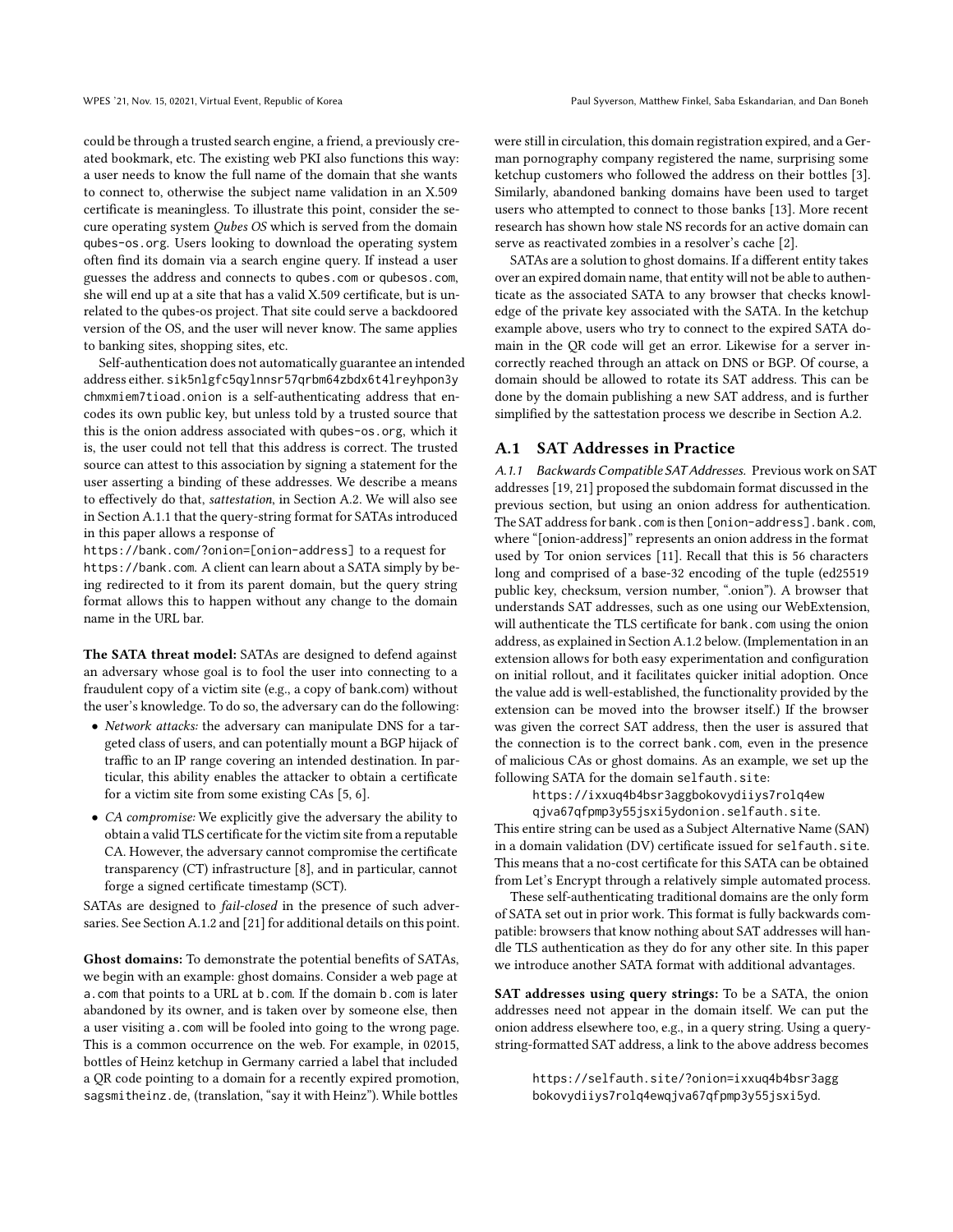Our WebExtension recognizes this SATA format and uses the SATA to authenticate the TLS certificate, as in Section [A.1.2.](#page-6-1) A SATAunaware browser will connect to selfauth.site and authenticate it using only its TLS certificate.

One benefit of this SATA format is that it is not necessary to deploy the subdomain SATA on a reachable site, except possibly during certificate issuance. It may also simplify SATisfaction of an existing site by permitting a simple front end to handle new authentication tasks, no change of internal links or content should be needed. Perhaps most importantly, this SATA format is less likely to cause user confusion. As Reynolds et al. recently observed [\[14\]](#page-4-20), "when examining confusing URL transforms, we found that users were least able to understand URLs with long subdomains/FQDNs." There are thus usable security advantages to adopting a querystring format for SATAs.

<span id="page-6-1"></span>A.1.2 Authentication using a SAT address. Validating the certificate received during TLS session establishment is critical, especially in a zero-trust architecture [\[16](#page-4-21)]. If the browser fails to identify a misissued or revoked cert, the entire session can be compromised.

If the server's address is a SATA, browser-side certificate validation can be greatly strengthened. A SATA-aware browser will use the server's SATA to authenticate the received TLS certificate. For a SATA with the domain bank.com authentication works as follows:

- *Preparation:* Once every few days, a backend server at bank.com uses the onion private key associated with the SATA to sign the fingerprints of all the TLS certificates at bank.com (one signature per certificate). Let  $S$  be the resulting signature data for one such certificate.
- *Server sends signature:* When a browser and a server at bank.com establish a TLS connection, the server sends appropriate signature data  $S$  to the browser. This signature is either embedded in a new HTTP header called a *SATA header*, or is sent in a TLS server-hello extension. Our WebExtension uses the header method because it cannot read server-hello data. This header is a form of sattestation, about which more will be said presently.
- *Validation by browser:* The browser parses the SATA HTTP header and verifies the embedded signature data using the public key encoded in the SAT address. If valid, it learns that the TLS certificate is a valid certificate for bank.com, as required. Otherwise, the browser raises an error. This is done in addition to the standard browser-side TLS certificate validation checks.

Note that the browser need not use the public key for lookup of and connection to an onion service. The browser may not even be capable of invoking connections via the Tor network. The browser uses the public key embedded in the SATA only to verify a signature.

This SATA validation process ensures that an attacker who wants to masquerade as bank.com must obtain a fake certificate for bank.com *and* must obtain a valid SATA header for that fake certificate signed by the private onion key for this SATA for bank.com.

A few more comments about this approach. First, the SATA for bank.com should be embedded in the bank.com TLS certificate. The TLS certificate thus authenticates the SATA, and vice versa. This also ensures that the SATA for bank.com is included in CT logs that list this TLS certificate, enabling bank.com to detect invalid SATAs. Second, because the backend server used in the preparation step is mostly offline, access to it can be more tightly controlled.

Third, the signature data  $S$  sent to the browser in the SATA header needs to be specified more precisely. This signature data is a special case of a new credential format, sattestation, that is presented in Section [A.2.](#page-6-0) This data contains the following fields:

- version number,
- issued date,
- refresh rate (e.g., seven days),
- domain name,
- TLS certificate fingerprint(s), and
- optionally, a comma-separated list of labels,

along with an ed25519 signature on these data fields. The resulting data is less than 800 bytes, without compression.

Our Webextension running on the client checks if the attempted connection is to a SATA. If not, it does nothing and returns control to the browser. If the URL is a SATA, it makes sure that the SATA is present in the TLS certificate from the server. It then validates the SATA header by verifying that (i) a valid signature is present, (ii) that it is currently valid, namely that the absolute value of the difference between the current date and the issued date is less than the refresh rate, and (iii) that one of the certificate fingerprints in the SATA header matches the TLS certificate from the server. If all checks succeed, then the connection completes. Otherwise an appropriate error message is produced.

#### <span id="page-6-0"></span>A.2 Sattestation

A *sattestation* is a new credential format, defined in this paper, that is designed for relatively short-lived assertions by sites about themselves (*self-sattestations*), as well as for contextual trust assertions by third parties that scale both up and down. In simplest form, a sattestation binds two values  $D$  and  $O$  to each other, where:

- $\bullet$  *D* is a domain name (e.g., nytimes.com), and
- $\bullet$  O is a self-authenticating name, such as a hashed public key or an onion address.

Sattestations also have two optional values

- $L$  is a set of labels (e.g., {news}), and
- $\bullet$  *C* is a hash of a TLS Certificate.

A sattestation is an assertion issued by a *sattestor* indicating that  $D$ ,  $O$ , (and possibly  $L$ ,  $C$ ) are bound to each other. Labels are used to reason about the trust properties of the sattestation. A sattestor can be as large as a CA that generates sattestations for the public, as small as an individual who is sending an attested SATA to a friend, or anything in between.

A single sattestation can include multiple bindings such as  $((D_1, O_1), \ldots, (D_n, O_n), L)$ , indicating that  $O_i$  is a self-authenticating name for  $D_i$ , for all  $i = 1, ..., n$ . This lets a sattestor issue a single sattestation for multiple related domains (e.g., multiple news sites or multiple domains owned by the same company).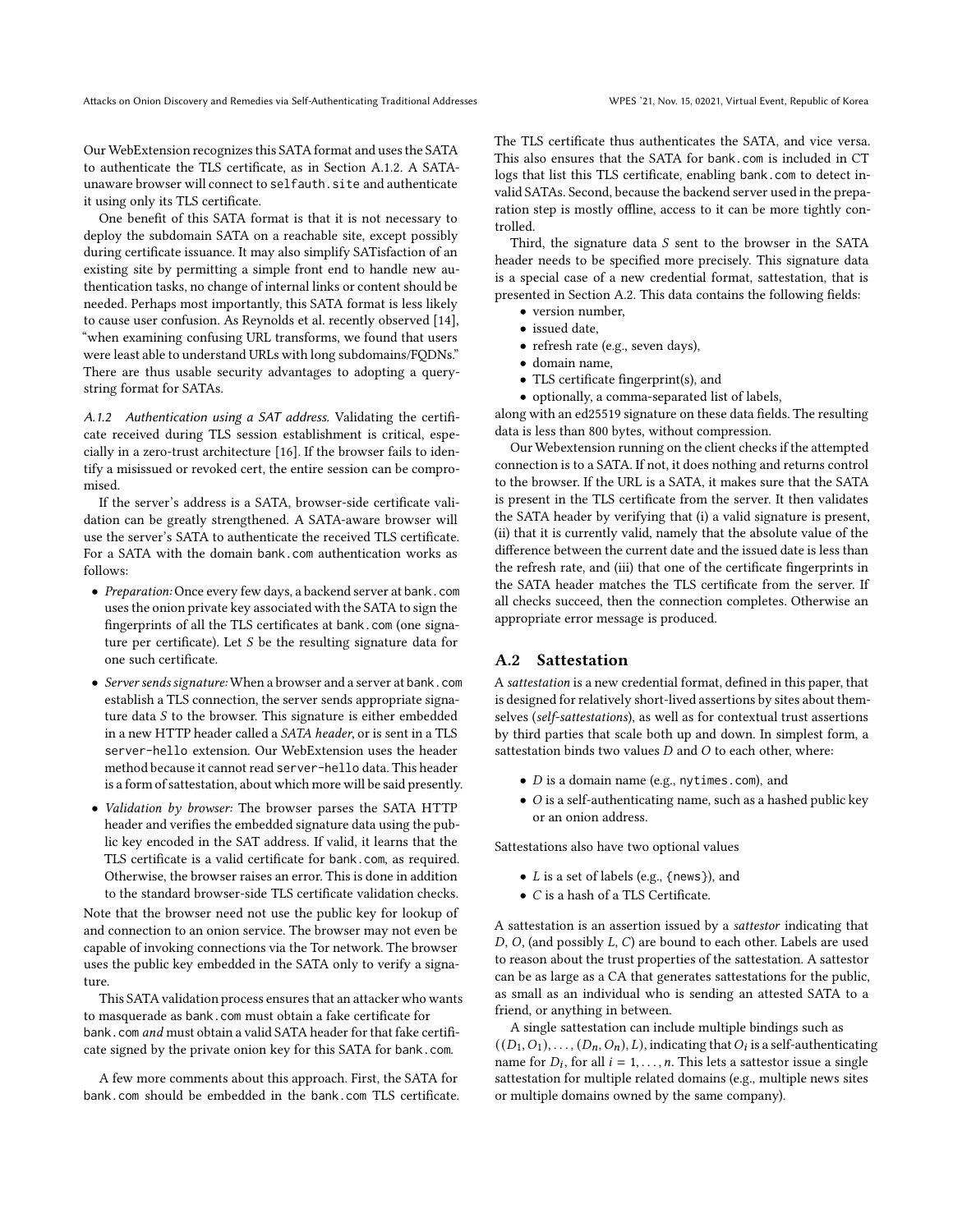<span id="page-7-0"></span>

```
{ "sattestation": {
   "sattestation_version":1,
   "sattestor_domain":"sattestora.info",
   "sattestor_onion":"..." // sattestor's addr.
   "sattestor_refresh_rate":"7 days",
   "sattestees": [
   {
   // bind domain to a self auth. address
     "domain": "domain1.info",
     "onion": "...", // onion address
     "labels": "news",
     "issued": "2020-06-01",
     "refreshed_on": "2020-08-25"
   },
   {
   // bind domain to a self auth. adress
     "domain": "domain2.info",
     "onion": "...", // onion address
     "labels": "union",
     "issued": "2020-06-01",
     "refreshed_on": "2020-08-25"
   } ] },
// signature by sattestor
 "signature": "..." }
```
Figure 1: An example sattestation in JSON format

Fig. [1](#page-7-0) gives an example sattestation in JSON format that can be sent as a credential in a header. The sattestation includes the sattestor's (issuer's) SATA, the refresh rate indicating how often the sattestor verifies the bindings and reissues the sattestation, and the list of domain-address bindings. Each binding indicates the date it was first issued, and when it was last refreshed. Finally, the sattestation is signed by the sattestor. Notice that the sattestor is identified by its SATA (in the sattestor\_domain and sattestor\_onion fields), and not only by its domain. This sattestation does not bind any TLS certificate, typical for a third-party sattestation.

The SATA header described in Section [A.1.2](#page-6-1) is an example of a self-sattestation, thus it does bind a TLS certificate. Self-sattestations can only include a single  $(D, O)$  binding, but may bind multiple certificates for the domain. For example, in a self-sattestation, the sattestees part of Fig. [1](#page-7-0) (below) could look like:

```
"sattestees": [ { // only one entry
"domain": "sattestora.info",
"onion": "...", // same as sattestor
 "cert_fingerprint": ["632B119944 ..."
                      "23964A1368 ..."],
"issued": "2020-06-01",
 "refreshed_on": "2020-08-25" } ]
```
Because a single signature certifies multiple certificates, this will reduce the work to generate self-sattestations for a domain that has a large number of certificates (say, when every machine in the data center has a different certificate).

Self-sattestations are relatively short-lived (e.g., 3.5 days). For this reason, and unlike certificates, there is no need for accompanying revocation information, such as a CRL distribution point, or an OCSP responder address.

WPES '21, Nov. 15, 02021, Virtual Event, Republic of Korea Paul Syverson, Matthew Finkel, Saba Eskandarian, and Dan Boneh

Rotation of self-authentication keys: If a new self-authentication key is chosen for a SATA, sattestation permits a simple means to rotate a SATA: like rotation of PGP keys, that a new key has been adopted can be signified by having *oldSATA* and *newSATA* provide sattestations for each other. Anyone visiting a SATA site that uses the old address can be redirected to *newSATA*. Provided the mutual authentication checks are passed, this can occur automatically as can the propagation of trust to the new address without any user interaction. Updates for browser bookmarks can be handled similar to any change of domain, although here the WebExtension can rely on the persistence of the domain name if it is only the selfauthenticating portion of the address that is changing to, e.g., suggest a change to bookmarks. Search engines and links in websites will also need updating, but these should have no special issues versus existing URL updates.

It is important that the new SATA provide sattestation for the old SATA, not merely the reverse, to avoid framing attacks. How long to maintain such rotation information is a matter of individual policy, which can vary depending on circumstances. Once the old SATA is considered expired, it should only be maintained with a self-sattestation that has a single label sattestor({ $newSATA$ }) to support redirection and validation for clients with dated information.

An attacker that has compromised a SATA's onion key and is capable of obtaining a TLS cert could perform such a rotation itself. Nothing in the above would prevent that or detect any misbehavior. Here, too, sattestation plays an important role. Sattestations for *oldSATA* from other sattestors trusted by a client will not automatically propagate to *newSATA*. The attacker would also have to trick a trusted sattestor to attest to *newSATA* for the attack to succeed.

Implementing Contextual Trust: Previous work mentioned the idea of sattestation [\[21](#page-4-4)] but had only a toy representation and implementation via downloadable lists of sattestee addresses: unlike the sattestations introduced in this paper there were no sattestation credential mechanisms, no means to cope with any transitivity (as permitted by a sattestor label), and no means to validate or even describe labels or context. Thus it had no means to provide sattestations for a particular corporation, industry group, societal category, government agency, etc.

## A.3 Implementation

We developed a prototype implementation of our contributions by extending the prototype Firefox WebExtension already publically available [\[21](#page-4-4)]. The extension is available for download<sup>[2](#page-7-1)</sup>.

Our implementation adds support for query-string formatted SATAs, creation of sattestation credentials at a well-known address on a server, and verification on a client of valid sattested SATAs via credentials. We re-implemented the server-side component in Rust, allowing for easier testing and deployment than would be possible by directly modifying the Tor source code. This server-side program produces SATA headers and sattestations. Then an Apache

 $^{2}$ https://selfauthdomain.info/sata.xpi?onion=hmfakusaluamq46u43uncnedm cpsjks46en77mzbzb32x3en3gpkh3ad

<span id="page-7-1"></span>or at https://github.com/sysrqb/satis-selfauth-domains.